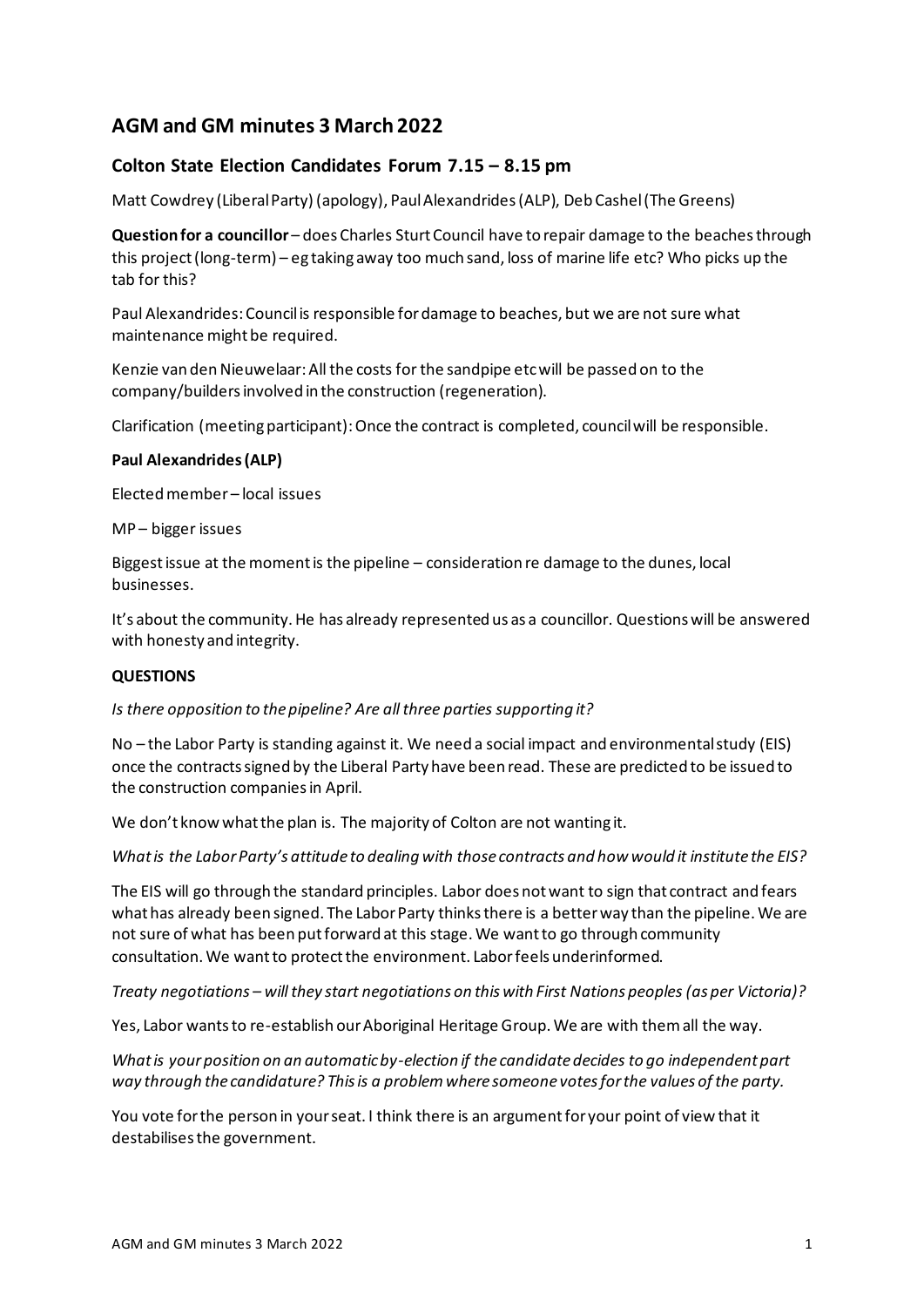*The Liberal party have refused to conduct an EIS. Comments?*

This is disingenuous by the premier and his party, it's not independent.

*What is your attitude to driving on beaches?*

It's environmentally dangerous. It's not a good idea.

*Planning – council and state – developers are pushing the boundaries. What is the Labor Party's position on scrapping the Rau Plan?*

We want to bring back developmental heritage. What makes Adelaide liveable? Canopy cover, pocket parks etc. We have a piece of legislation that makes it easy for developers to sign off on what they want. We have become a toothless tiger and the legislation needs revisiting. Community consultation needs to decide what our suburbs look like.

*We're seeing terrible flood events, clearly relating to the burning of fossil fuels. What do you think about this?*

The private sector is driving it quicker, but as a party we have the hydrogen plan to help drive renewable energy into our homes. We are committed to renewable energy. We are looking for a greener future.

*Will the Labor Party be considering backzoning some areas to parklands? SO far there has been no statement, no policy.*

I am not privy to caucus conversations at this stage.

*Social and affordable housing – particularly a problem for older women?*

I can't deliver information on it at this stage, until it's announced.

#### **Deb Cashel (The Greens)**

Good to see people interested in their community. She has been involved in various activities locally.

Save our beaches launched her activism. Her interest in the Greens started then. All policies need to fit under the Greens 4 pillars (Ecology, Democracy, Peace, Social Justice).

The Greens can affect policy. One person can make a difference. Balance of power in parliament is important.

Sand management is a big topic within Colton. Loss of seagrass, decimation of beaches etc are the issues.

Finally there is some action on Breakout Creek (wetlands).

Where is the affordable and social housing in Colton? Greens call for increased funding for the sector to build new homes, putting people above profit. We need more input into development in the area as per the Community Alliance SA.

## **QUESTIONS**

*Is there opposition to the pipeline?*

Yes, there is opposition. A whole of coast EIS is needed.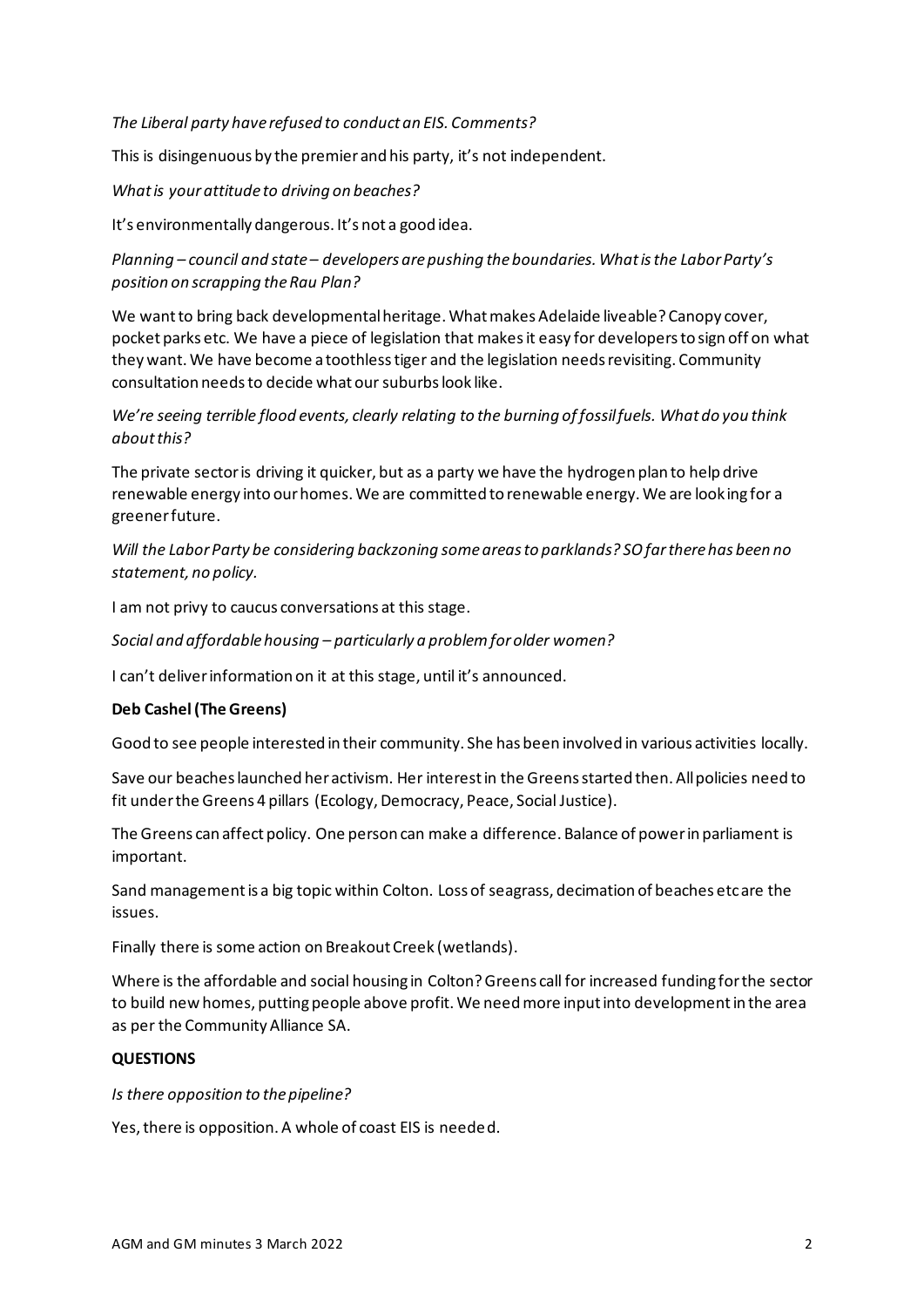*Treaty negotiations – will they start negotiations on this with First Nations peoples (as per Victoria)?*

The Greens are very committed to First Nations Peoples. The Greens have received a lot of questions about this. We have a First Nations Greens Group.

*What is your position on an automatic by-election if the candidate decides to go independent part way through the candidature? This is a problem where someone votes for the values of the party.*

It depends on whether it is in the Upper or Lower House.

*What is your attitude to driving on beaches?*

It's abhorrent and a risk to children.

*Planning – council and state – developers are pushing the boundaries. What is The Green's position on scrapping the Rau Plan?*

The Greens totally back the Community Alliance's platform.

Theo Ellenbroek: If you are interested in planning, urban infill, trees etc then the Community Alliance has a great summary of what they are encouraging on their website <https://communityalliancesa.org.au/>

Iris Iwanicki (President, Community Alliance SA): Development legislation is currently a rubbery system and it needs to be clearer with big reforms. The Greens support it. The Labor Party hasn't responded – there is an intention but it's vague. The Labor Party needs to step up. There are many issues. Has this whole process about the pumping of the sand looked at potential sea rises? Planning should be looking at climate change! If we don't look at this, we will lose Adelaide as the most liveable city in the world.

*Malinauskas said he will ban all donations. How practical is that…?We have heard nothing from the Liberals.*

Political donations – The Greens don't accept donations from corporations. They check whether donations are ethical and they have said no. We won't be bought.

*We're seeing terrible flood events, clearly relating to the burning of fossil fuels. What do you think about this?*

The Labor Party has done pretty well on this in SA. Federally Adam Bandt has said that there will be new jobs in a cleaner energy system. Demand it!

*Social and affordable housing – particularly a problem for older women?*

Rob Simms has talked about it – 40,000 public homes. It has to be a central policy as it's happening across all suburbs. The website will have the details.

Iris Iwanicki (President, Community Alliance SA): The Greens have ticked off on Community Alliance's approach to this.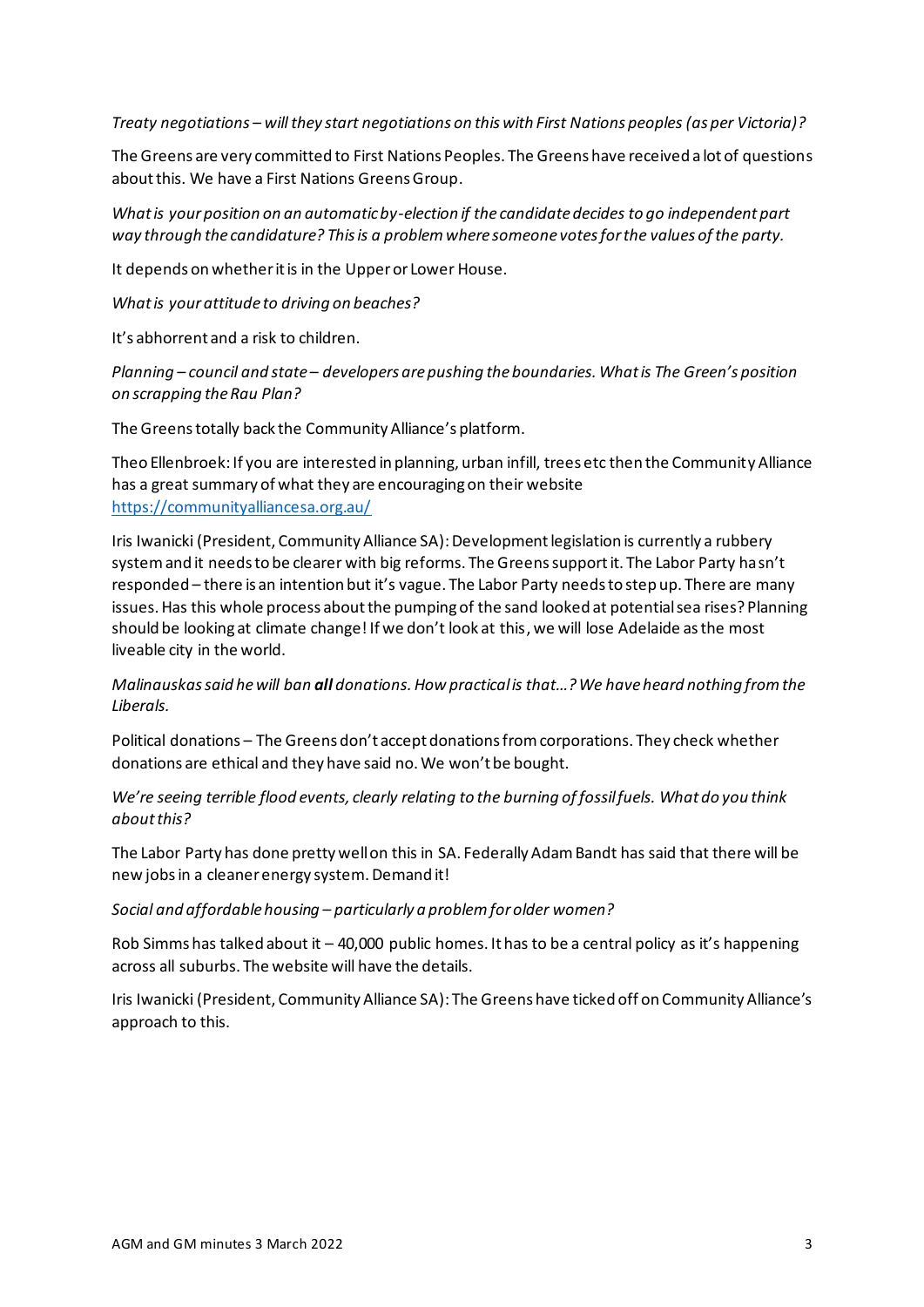## **Matt Cowdrey (Liberal Party) (apology)**

### *Submission read by Jim Douglas*

He is happy to have worked with WACRA on many issues (eg the BAJU groundwater project).

I am passionate about the Coast Park and getting it finished. It has required significant consultation and administration.

Breakout Creek Stage 3 – I was able to secure funding for the final stage. I believe we have ended up with a design that benefits all interested parties.

Main Street upgrade – state government has provided some funding, and there will be canopy in place.

I have delivered on all promises made at the previous election.

Securing the future of our coastline: the Adelaide Living Beaches strategy is effective in some areas but has failed Henley. The sand recycling pipeline is the best option.

We are on the track from a whole of state perspective.

The ban on single use plastics is nation leading.

More people are returning to SA than leaving.

#### **QUESTIONS (ON NOTICE)**

*Who is going to pay for the West Beach Surf Life Saving Club?*

*What is your attitude to driving on beaches?*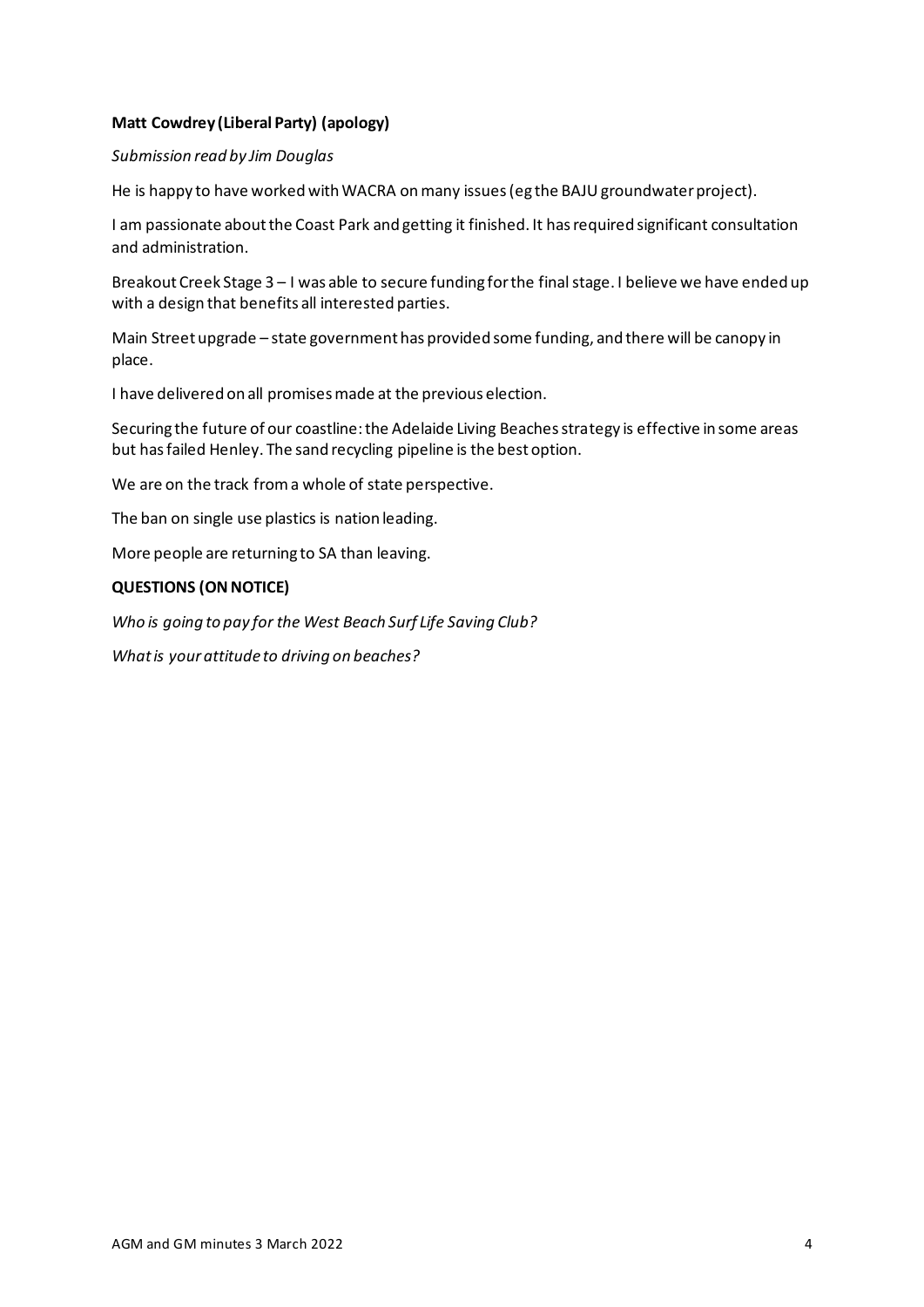## **Annual General Meeting**

### **1. Welcome and apologies**

**Apologies:** Bert Brown, Rina Cohen, Alan Goldsmith, Erica Jolly, Rob Loielo, Sarah McGrath, Barry Stanton, John Stoiber, Angela Vaughan, Anne Wheaton

## **2. Acceptance of minutes**

AGM minutes 2021

Moved: Geoff Short Seconded: Becky Llewellyn Carried

## **3. Treasurer's report**

*Richard Smith reporting* Report on the WACRA website: <http://wacra.org.au/news-events/meetings/> Move that report be received subject to a satisfactory audit at the end of May.

Moved: Richard Smith Seconded: Sandy Schultheis Carried

## **4. Chairperson's report**

## *Paul Laris (Acting Chairperson) reporting*

As usual it has been a busy 12 months for WACRA. In the ordinary general meeting that will follow on the AGM there will be updates on a number of the key issues we have been engaged in, so I will try to be as brief as possible and hopefully prevent repetition. And I won't go over the successful fundraiser we had with the *First Cow* film night as this has been dealt with in the treasurer's report. There are however 6 areas of achievement I would like to touch on – and on big challenge for the future.

Firstly, **beach sand management**. I just want to highlight how much time and energy has gone into our engagement with this project via the community reference group and negotiations with the various stakeholders. Geoff, Jim and Bert have done much of the heavy lifting on this one. The state government via Minister Speirs and the CPB see the only solution to beach erosion being a mass replenishment at West Beach and a sand slurry pipeline. Suffice it to say that WACRA has maintained a consistent position calling for a proper whole of metro coastline EIS and the development of a management strategy considering all the options and based on evidence . That struggle continues. My daughter works in the area of public policy and she commented the other day that sadly, evidence based policy is so retro. However, we do believe that our voice is being heard. Geoff will tell you Shortly about where we are up to on the sand pipeline saga.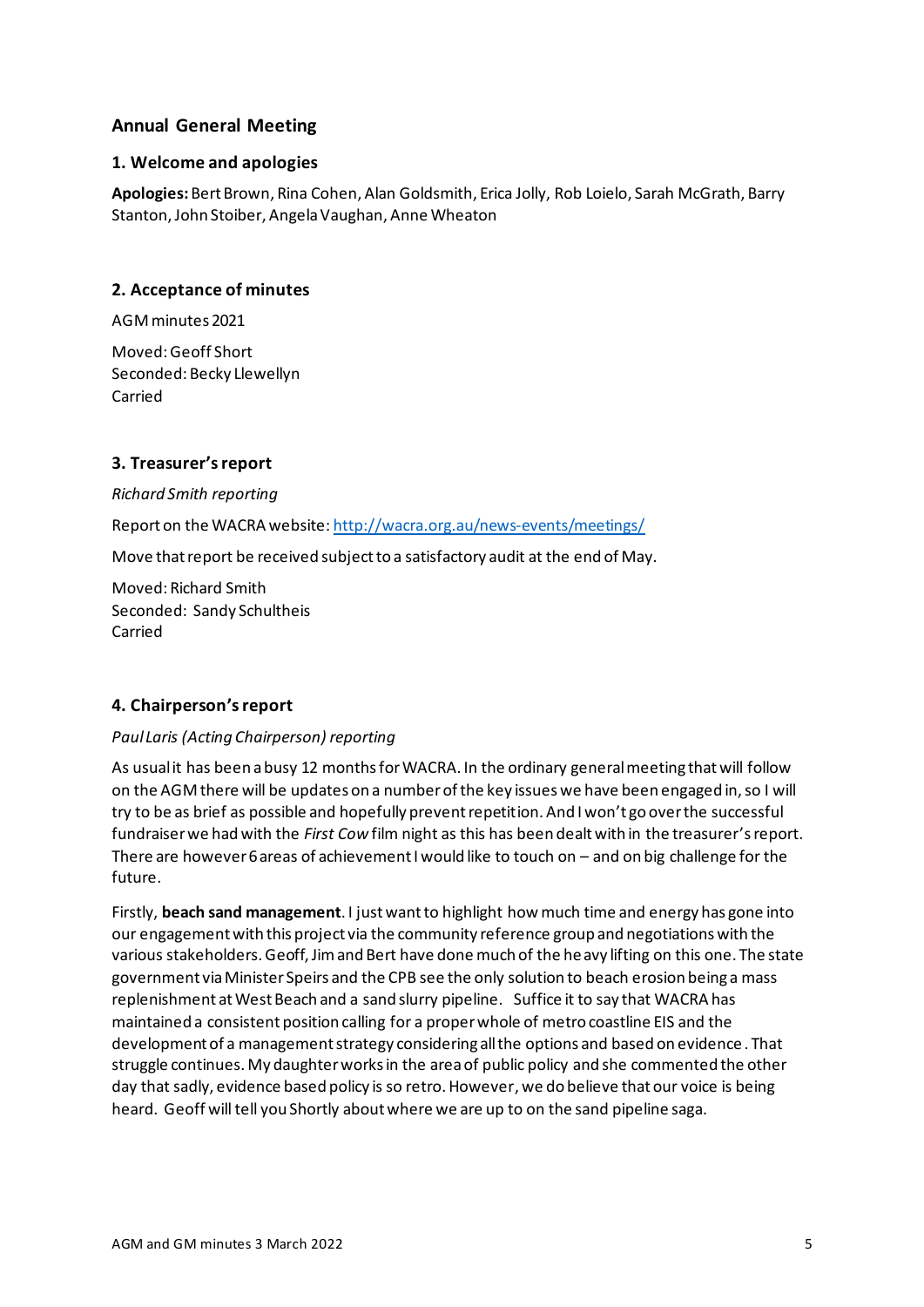#### **Coast Park path**

This issue is conflated with the pipeline issue in some ways, as there are plans for the pipeline to run under the path in some sections. That means that two government departments and two councils are involved. Again, WACRA has been consistent in supporting the principles of an accessible coast path – actually along the coast. Again, we believe that we have taken a position based on the needs of the wider community and that has brought us up against some who have more localised interests. It appears that the government is inclined more to our position, but there is plenty more to play out as the plans for the various stages of the path are unveiled.

### **Antunes Drain**

For 10 years WACRA has lobbied state governments and the Department of Environment and Water to stop the illegal extraction and dumping of ground water from the basement of the Baju/H2O building (Foodland Supermarket) on Seaview Road and on to Henley Beach just north of Henley Square. The red stain from iron in the water has been a familiar sight. But as of mid January it has finally been stopped. In early 2021 it appeared that the DEW, the Council, the body corporate for the building, DTI, the retail tenants and the developer (Richard Antunes trading as Bayspring Pty Ltd) had reached an agreement whereby the developer would conduct the capital works required to reinject the water into the water table. This is crucial as the continuing illegal lowering of the water table threatened to affect foundations of buildings and to encourage the ingress of salt water from the gulf. In the event, the developer reneged on the deal – and so late in 2021 the DEW started doing the works which are now successfully completed. DEW and the developer are currently awaiting the outcome of an ERD court hearing where the DEW is trying to charge all costs to the developer. So it took a long time, but we won in the end.

#### **Climate emergency group**

WACRA has shown our concern about the climate crisis in making this one of our key priority areas and Andrea and Julie will report on recent activities. Suffice to say that the CEG has been very active indeed. With Kate Denton's advocacy for a stronger council commitment to growing our tree canopy and Julie and the CEG team taking on the My Tree Project, we built new networks and alliances across the west.

#### **Breakout Creek**

We have been lobbying forthe final stage of the Breakout Creek wetlands for about as long as we have been fighting to stop the Antunes drain. But again, at last we are starting to see a result with construction work having just commenced last Monday on the section from Tapleys Hill Road to the sea. While our absent state MP may claim the credit, this has only come about after years of WACRA lobbying and working closely first with the AMLRNRMB, with CS and WT councils, with local MPS and most recently with Green Adelaide. We can expect the works to be completed by the middle of next year and the results to get better and better with the years that follow.

#### **Listen to the people**

There seems to be a bit of a theme of longterm struggle for longterm results emerging here. The WACRA history book project really highlights this. WACRA is the latest embodiment of a continuous tradition of local community activism over a 50 year period. Starting in September 2018 Tina Koch interviewed nearly 30 people. Interviews were transcribed and turned into nearly 70 stories that were then checked with the people concerned. The stories cover issues as wide as life itself – public art, parking meters, dredging, shark fishing, library protection- its all there. We got a grant from the history trust to help in printing – as well as a very generous donation from a member. Huge thanks to Jim, to Anne, to Tina and to Andrea whose proofreading expertise has helped make this an excellent publication. BUT… you can't have one yet. You have to wait for the official launch at the Reedbeds Community Centre on 10 April.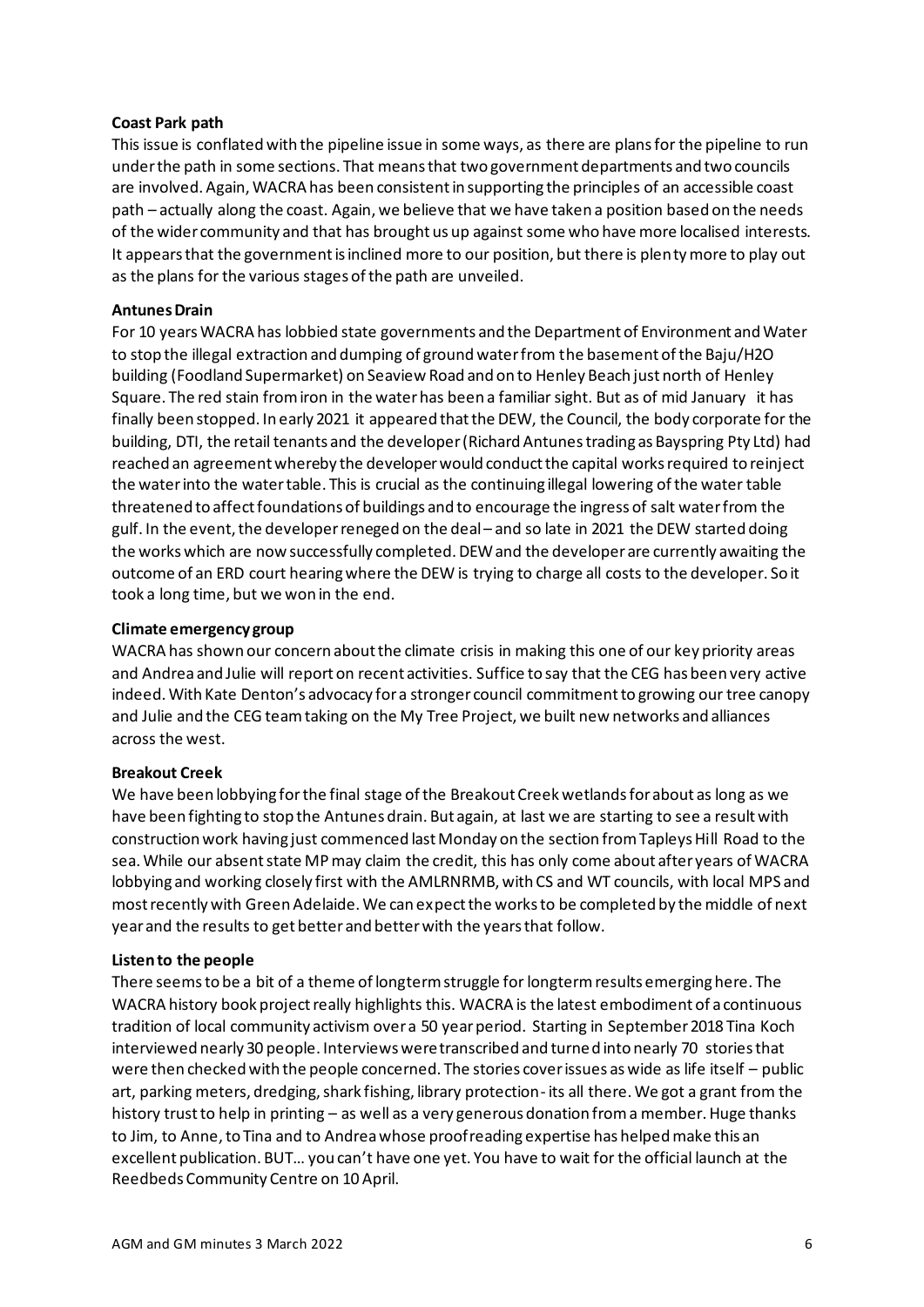#### **Community Alliance, urban planning and the state election**

Back in 2011 WACRA was one of a number of residents associations involved in founding the Community Alliance of SA. The aim was to give a political voice to communities in the planning and development process in this state. Currently there are 35 groups all very concerned at the way in which changes to the urban planning code are causing confusing, opaque and are resulting in smaller lot development, excessive street parking, loss of tree canopy loss of heritage buildings. Leading up to the election CASA has called on all parties to guarantee better governance, no political donations from developers, heritage protection and a community engagement charter with teeth. WACRA has publicly endorsed the CASA demands. There is a link to the full election platform in the email reminder that went out for this meeting.

### **An opportunity for you...**

In a moment, I will ask Jim to conduct the annual election of officers. Looking back over the last year WACRAs achievements are impressive. But it should be emphasised that this was only possible because of the commitment of you- our community members. There was work, but there was also the gladness and fulfilment of being part of an active group of community people who care. So if you would like to see a better local community, a better built environment, more engaged local government, vibrant community arts, a greener place to call home, then please, put your hand up. Become a member of the WACRA management committee (sometimes called 'executive'). We don't worry too much about the titles – we work on the principle of sharing the tasks and supporting each other -as much or a little as you want. As the Dalai Lama said the secret of life is to be happy and to be useful. WACRA offers you both!

Moved: Richard Smith Seconded: Geoff Short Carried

## **5. Election of officers**

## *Jim Douglas (Returning Officer)*

You must nominate or be nominated if you are a member of WACRA, and you need to be a member for at least two months, but it is possible to do this during the year.

Chairperson (vacant). Vice Chairperson (vacant). Richard Smith (Secretary/Treasurer) nominated by Richard Smith, seconded by Paul Acfield. Carried Andrea Rankin (Assistant Secretary/Minutes) nominated by Kate Denton, seconded by Theo Ellenbroek. Carried Membership Officer/Assistant Treasurer(vacant)

#### **Appointments to the Committee:**

Geoff Short nominated by Geoff Short, seconded by Sandy Schultheis. Carried Julie Whitehead nominated by Paul Laris, seconded by Rae Marnham. Carried Paul Laris nominated by Sandy Schultheis, seconded by Fernando Gonçalves. Carried Bert Brown nominated by Paul Laris, seconded by Chrissy Schultz. Carried Theo Ellenbroek nominated by Theo Ellenbroek, seconded by Richard Smith. Carried Jim Douglas nominated by Paul Acfield, seconded by Geoff Short. Carried Marty Cielens nominated by Becky Llewellyn, seconded by Pedro Schultz. Carried

People can be co-opted without holding a position on the committee. There are also some people who are 'go-tos' for information and support.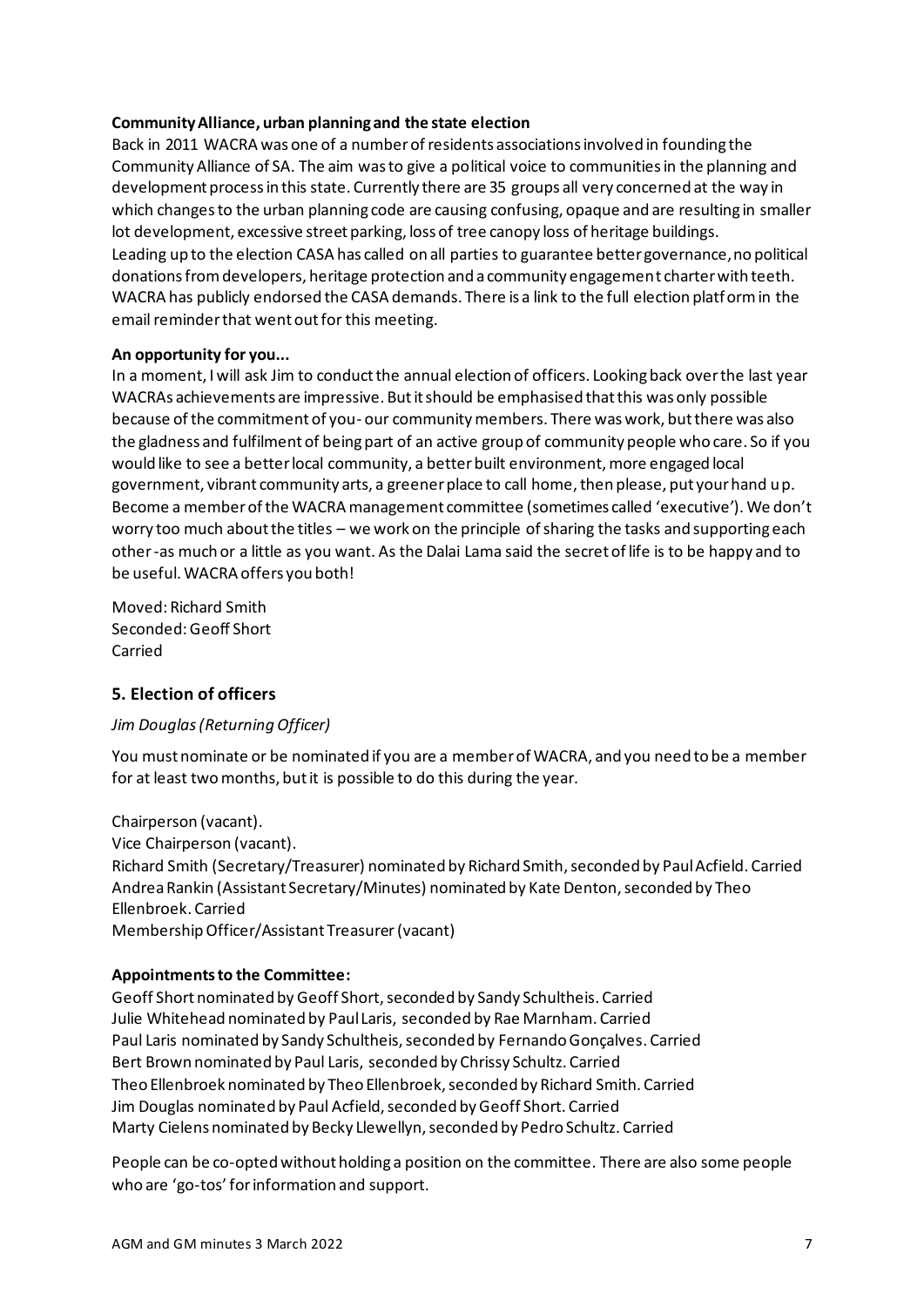It's very rewarding to be on the Committee.

Don Lewis (Public Officer) nominated by Julie Whitehead, seconded by Paul Laris. Carried Refer to the WACRA website for the list of officers[: http://wacra.org.au/about/who-we-are/](http://wacra.org.au/about/who-we-are/)

Special thanks to Paul Acfield and Sandy Ball, and Anne Wheaton over the past years, who is willing to help out as a WACRA member. Anne Wheaton has offered her continuing assistance to send out the meeting notices, newsletter, membership and supporter list updates.

*Meeting closed 8.49pm*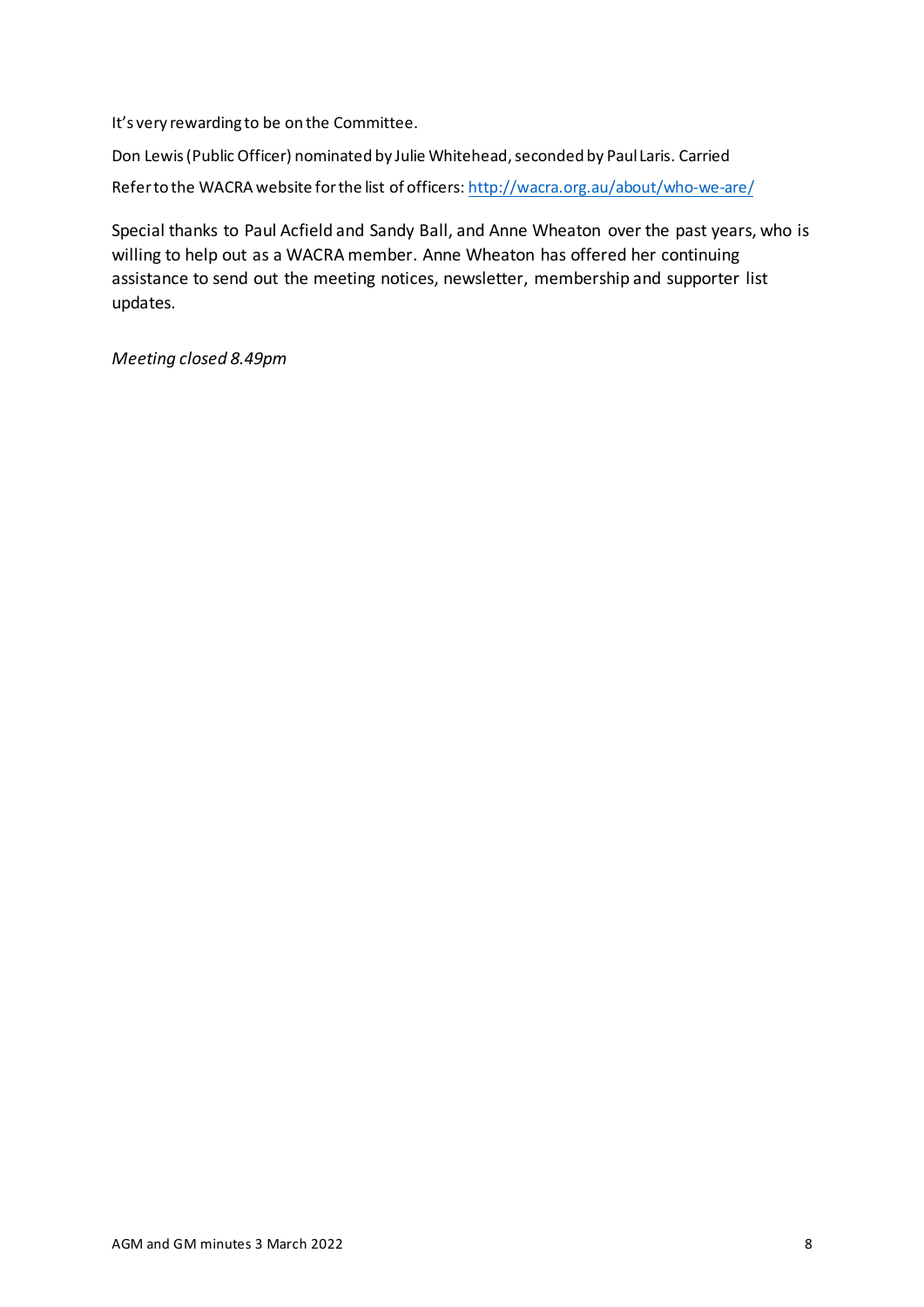## **General Meeting**

### **Presentations by groups**

*Refer to the reports at the end of thesemeeting minutesfor more details.*

Acceptance of General Meeting minutes December 21

Moved: Paul Acfield Seconded:Geoff Short Carried

## **Coastal Management feedback**

#### *Geoff Short reporting*

Mass fill has been reduced to 300,000 cubic metres.

The project was signed off 18 February.

WACRA will monitor the conditions put forward by the SCAP. They have to develop environmental and rehabilitation plans, and a dredging plan. We will be seeking transparency. We will be pursuing whether the Community Reference Group will continue. It is likely to be wound up but we will push for some other form of community consultation.

The SCAP Development Application approval included the unexpected statement that the Coast Protection Board (CPB) excuses itself from any liability for loss of life or property caused by coastal erosion, inundation or sea level rise. WACRA's submission to the ERD Parliamentary Committee Inquiry into the CPB noted WACRA's belief that the CPB has a duty of care, which probably explains the inclusion of this paragraph in the DA approval.

#### **Questions:**

*What is the reality of this project being unpicked to allow an EIS to go ahead?*

If the contracts are done, then it will be hard for a Labor Government to undo them.

*There are provisions under the acts for a minister to cause an EIS to be undertaken for 'major' projects. Surely this is a major project and will qualify for an EIS?*

Robyn Ravalico: The end section of the pipeline is not a fait accompli, there has been no public consultation as yet and it would have to become a separate development application or all in one single development application (ideally).

## **My Tree Project and presentations to Council**

#### *Julie Whitehead reporting*

**Deputation:** 'WACRA: a budget canopy commitment' was presented 14 February by Kate Denton. She thanked council for their actions and went into how the budget needs to increase its canopy commitment. View her presentation

[https://www.charlessturt.sa.gov.au/\\_\\_data/assets/pdf\\_file/0031/1106599/cl22-02-14m.pdf](https://www.charlessturt.sa.gov.au/__data/assets/pdf_file/0031/1106599/cl22-02-14m.pdf)

Comparison of Charles Sturt with City of Marion (thanks to John Stoiber).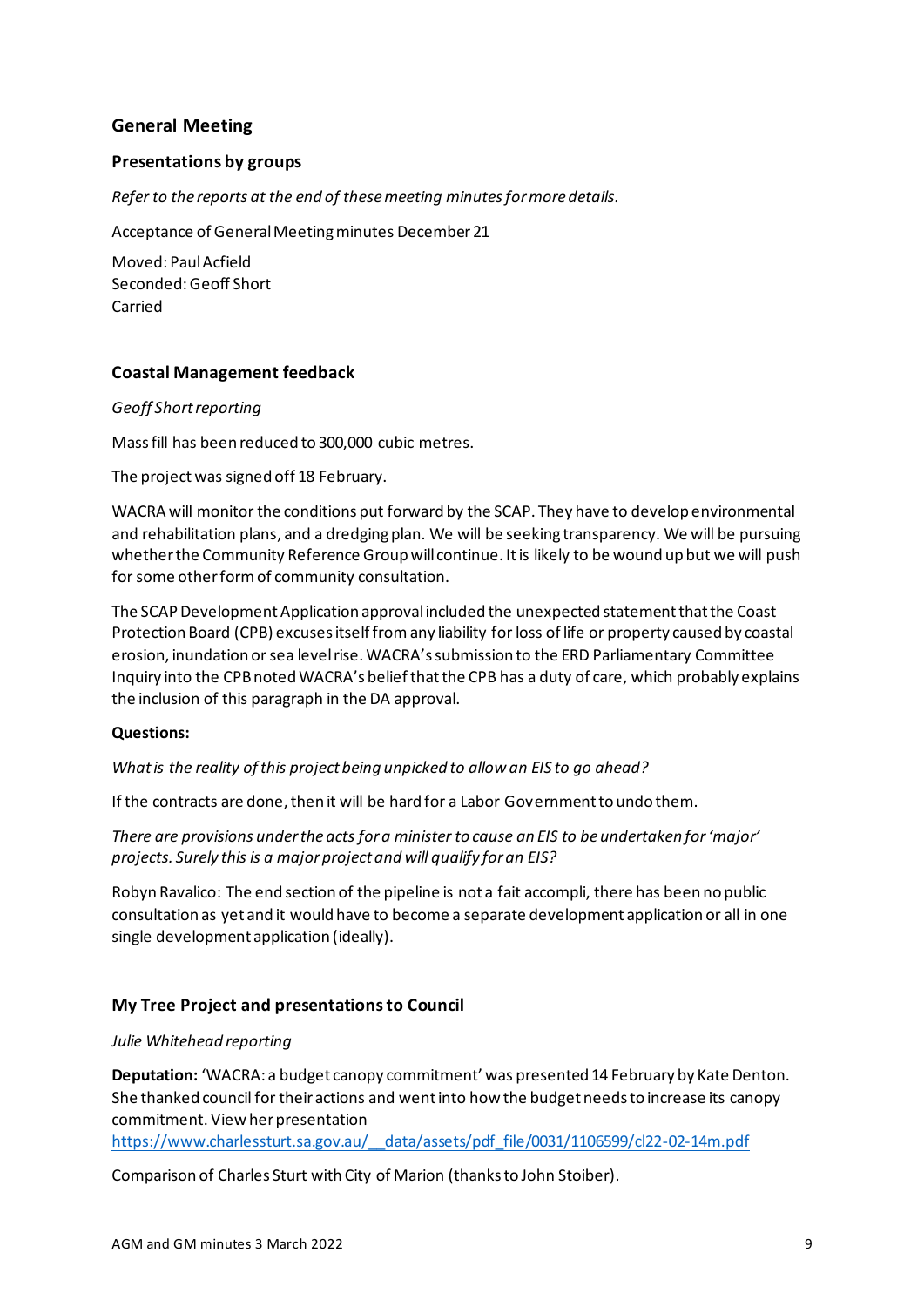CEG will reinforce the deputation by sending letters to councillors and the mayor. The next draft budget will be available through Your Say (CCS website) if you want to give input on this issue (or others).

**My Tree Project:** This commenced in 2021 and is continuing in 2022. Covid has caused interruptions so timelines have been juggled. Schools want all students to be involved in the art workshops. A launch will occur on a TBA date.

The My Tree Project banner will be placed at all events within the project. Other information resources will follow that can be permanent markers in schools.

### **Any other business**

#### **Community hub**

Henley Town Hall and new building space. Your Say is open from today so if you have an interest, have a look and give feedback. There is a floorplan, elevations and an online survey. Consultation closes 3 April. Maker space, gallery, meeting rooms, library etc. Entrances will be off Seaview Road and North Street.

The Henley Community Centre will sell, as well as buildings across the road. It's a council asset. Other buildings are under consideration for sale. Car parking at the depot also under consideration.

#### **Community Alliance SA**

Election platform 2022 leaflet – 4 main reforms proposed.

#### **Noise problem on Seaview Road**

'"Noise radar" in Paris will catch raucous cars and motorbikes' – new appliance available

#### **History book launch**

3pm Sunday 10 April Fulham Community Centre (formerly Reedbeds) 19 Fitch Road, Fulham

'Listen to the people: 50 years of community action'

All people who are on the mailing list and/or are WACRA members will get an invitation via email.

We also hope to get some media attention.

#### **Event Sunday 6 March 6pm Henley Square**

Robyn Ravalico – 'Celebrate our beaches and thank our volunteers'

People love their beaches – there is social impact from projects such as the pipeline. Amenities will be lost, there will be disruption.

The aim is to thank volunteers and the Kaurna People, who haven't been acknowledged by the project.

*Meeting closed 9.22pm*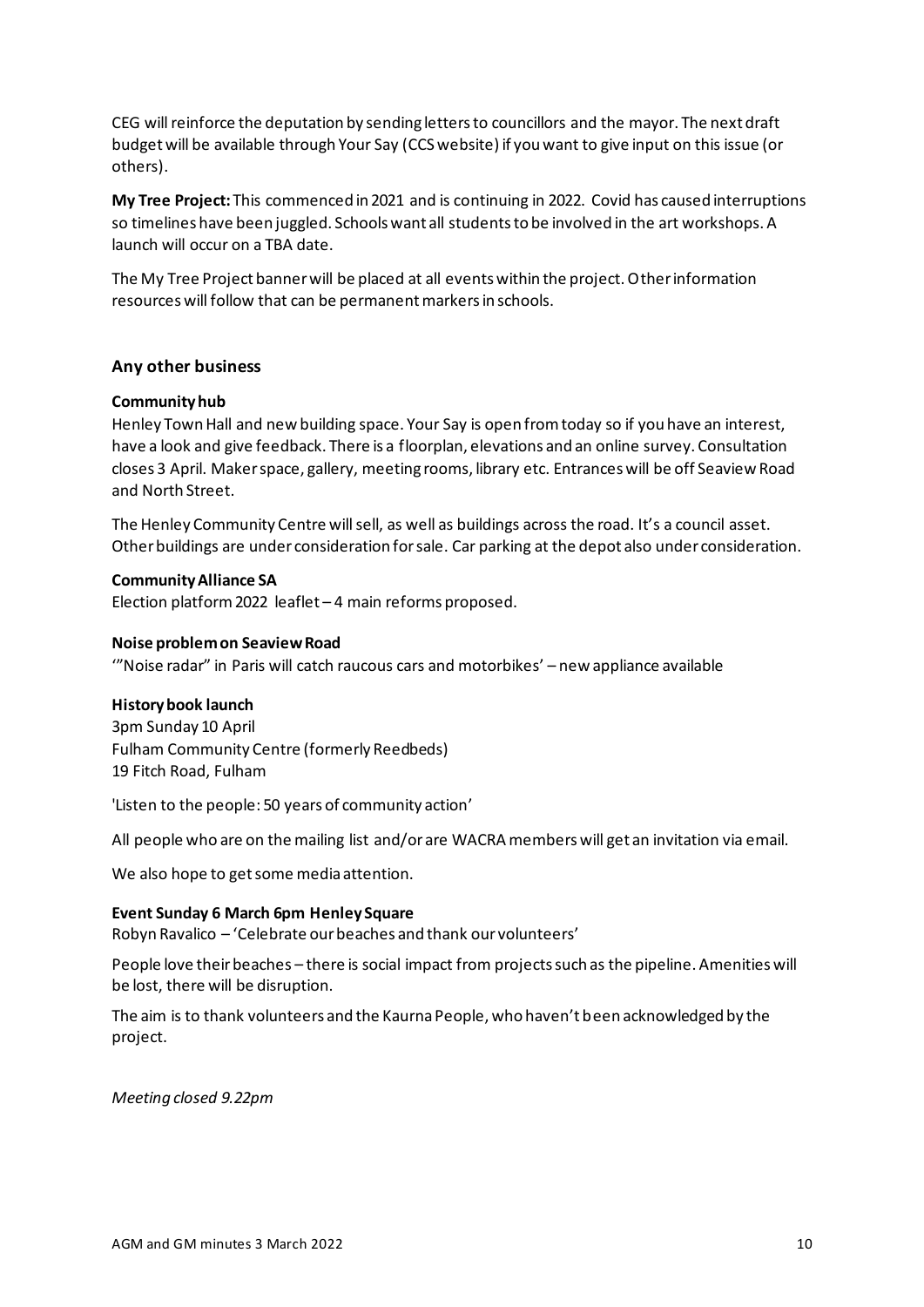## **REPORTS**

## **1. Coastal Replenishment Strategy**

## **WACRA position 10/2/22**

For the last two years, WACRA has taken a consistent position in relation to the State Government's Securing the Future of Our Coastline Strategy. We have indicated that we are supportive of a mass fill of sand at West Beach. We are not opposed to the proposed pipeline per se, conceding that a properly designed and constructed pipeline may be part of the best solution to the problem. Our key concerns, however, have been:

- The Government has purported to rely upon the Danish Hydraulics Institute's 2018 report to justify its strategy but has ignored DHI's statement that it did not consider in detail the economic, social and environmental consequences of its recommendations
- The Government has failed to action the recommendation of DHI (one of only three it made) that "Further analysis of the long-term mass nourishment and large scale backpassing options is undertaken to evaluate the full financial, social and environmental implications of these options to provide a long term, sustainable solution to the management of the West Beach sediment cell."
- The Government has refused to fully investigate the total range of potential options and technologies to protect and replenish the coastline
- The Government has refused to undertake an Environmental Impact Study (EIS)(or similar comprehensive assessment process) on the proposed strategies.

It is unclear whether these failures reflect the advice of the Department of Environment & Water (DEW) to the Government or whether the Government has rejected advice from DEW to undertake those actions. Neither explanation is acceptable.

There are numerous examples of the Government (or DEW) inventing and changing the strategy on the run, including:

- Initially stating that no sand would be taken from North of Largs jetty but subsequently proceeding to do so
- Initially stating that sand would not be removed from Grange Beach, then including the beach as a collection point for the pipeline and then, as a result of lobbying by residents, reversing that decision, via a press release by the Minister for the Environment confirming no sand will be taken from Grange Beach
- Initially having Bower Rd, Semaphore as the Northern-most point of the pipeline but recently indicating that it will investigate extending it to Largs Bay.

Some of these changes have even been made after the Development Application for the pipeline had been referred to the State Commission Assessment Panel – another failure of process. The timing and content of the SCAP recommendation is unknown but is keenly anticipated by residents up and down the coast.

If all options had been properly investigated at the outset and an EIS undertaken, it is likely that a more comprehensive solution would have been arrived at, the above and other reversals would have been avoided, and the community would have been more likely to be supportive.

The state of the metropolitan beaches has become a key issue in the upcoming State election. The ALP has recently released its environment policy on Adelaide's Coastline. It includes support for an Environmental Impact Assessment (including social and economic impact) and a scientific review of all options for sand management which will include full community input and transparency and analysis of climate change impact.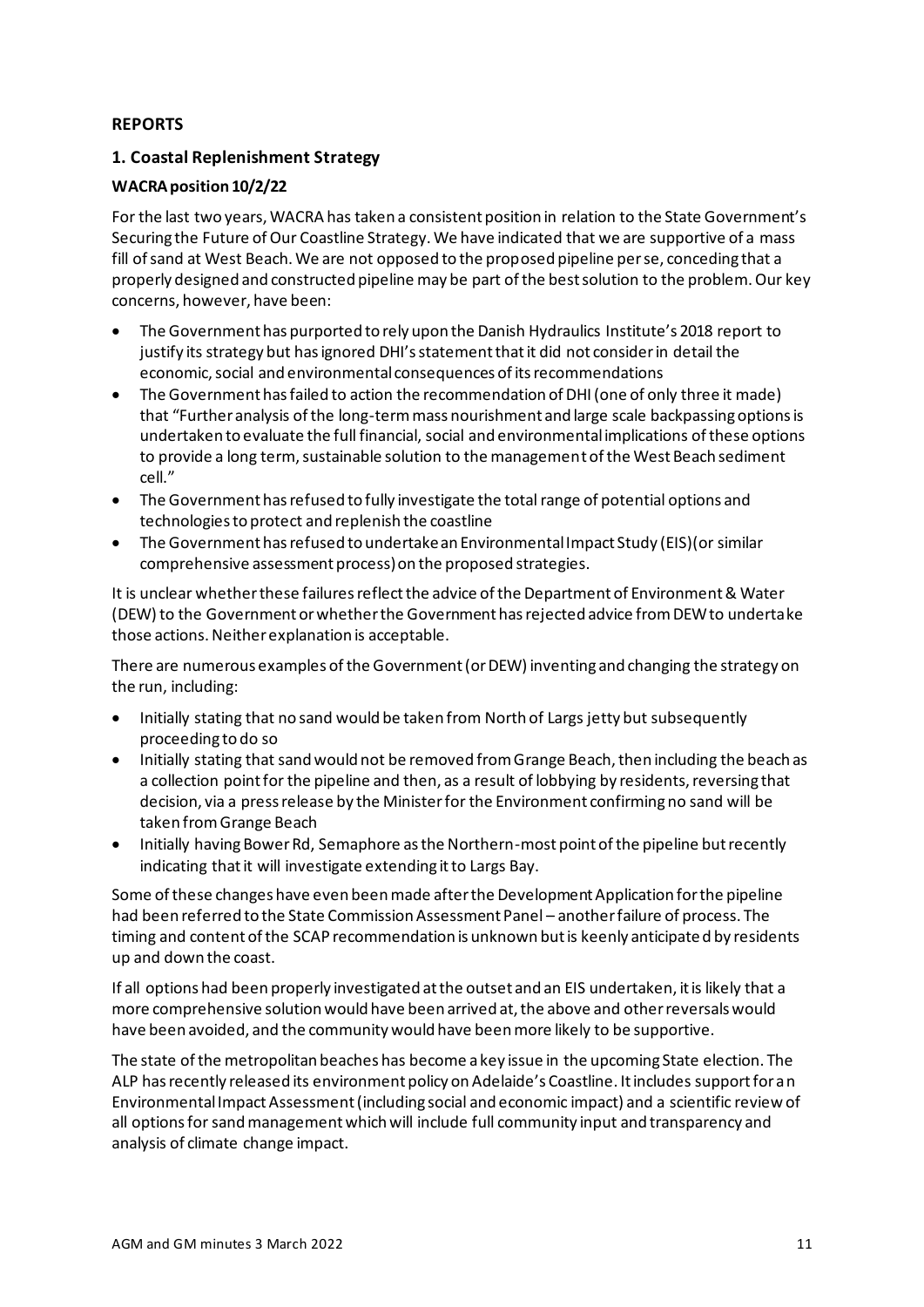WACRA hopes that whichever party forms Government, it adopts the position WACRA has advocated for the last two years.

## **2. Climate Emergency Group**

## **Deputation to Council (14 February)**

*Issue/focus: Tree Canopy in Charles Sturt – budget requirements*

In January 2021, Kate Denton and Pedro Schultz presented to a council meeting re canopy and the budget. In June 2021, Julie Whitehead presented a deputation supporting Mark Hannan's GROWING GREEN: Tree Canopy Improvement Strategy 2021-2045

<https://www.yoursaycharlessturt.com.au/tree-canopy> that aims for a 25% increase in canopy to 2045.

Following on from and with the same focus as these previous deputations:

• Kate Denton to present Monday 14 February 2022 on 'WACRA: a budget canopy commitment' urging council's asset managers to re-purpose funds within their existing budgets to increase and sustain canopy

## **My Tree Project (to mid-year)**

This project is sponsored by SA Water. Currently participating schools are St Michael's College (Senior and Primary), West Beach Primary and Kilkenny Primary.[over 150 children and teachers involved]

Planned events:

- Seed propagation workshops in participating schools (continuing on from workshops in 2021 and a forum across these schools)
- Nurturing of seeds that have been propagated, ready for planting
- Art workshops overseen by Lara Lamnek children depict what a tree means to them in a form of their own choice (artwork, poetry, story, etc)
- Artworks launch, date and time at the Civic Centre to be determined. Additional exhibition venues are shopping centres, public libraries, SA Water foyer, schools
- Tree planting associated with a significant date in June/July mainly at schools
- Schools will exhibit posters and signage providing information about the project and plant species

#### **Documentation of the project**: film and photos

**Future planning:** We are hoping that more schools will get involved in a future project, that there will be further sponsorship and expanded leadership from the education sector.

## **Grange Railway Station Community Garden**

Community consultation is sought until 5pm Friday 25 February on the proposal to create a community garden on the southern side of the Grange Railway Station. This is a project that many in the Grange community have wanted, as the land is begging for creativity, productivity and community input. Have your say on this great initiative at

<https://www.yoursaycharlessturt.com.au/proposed-grange-community-garden>